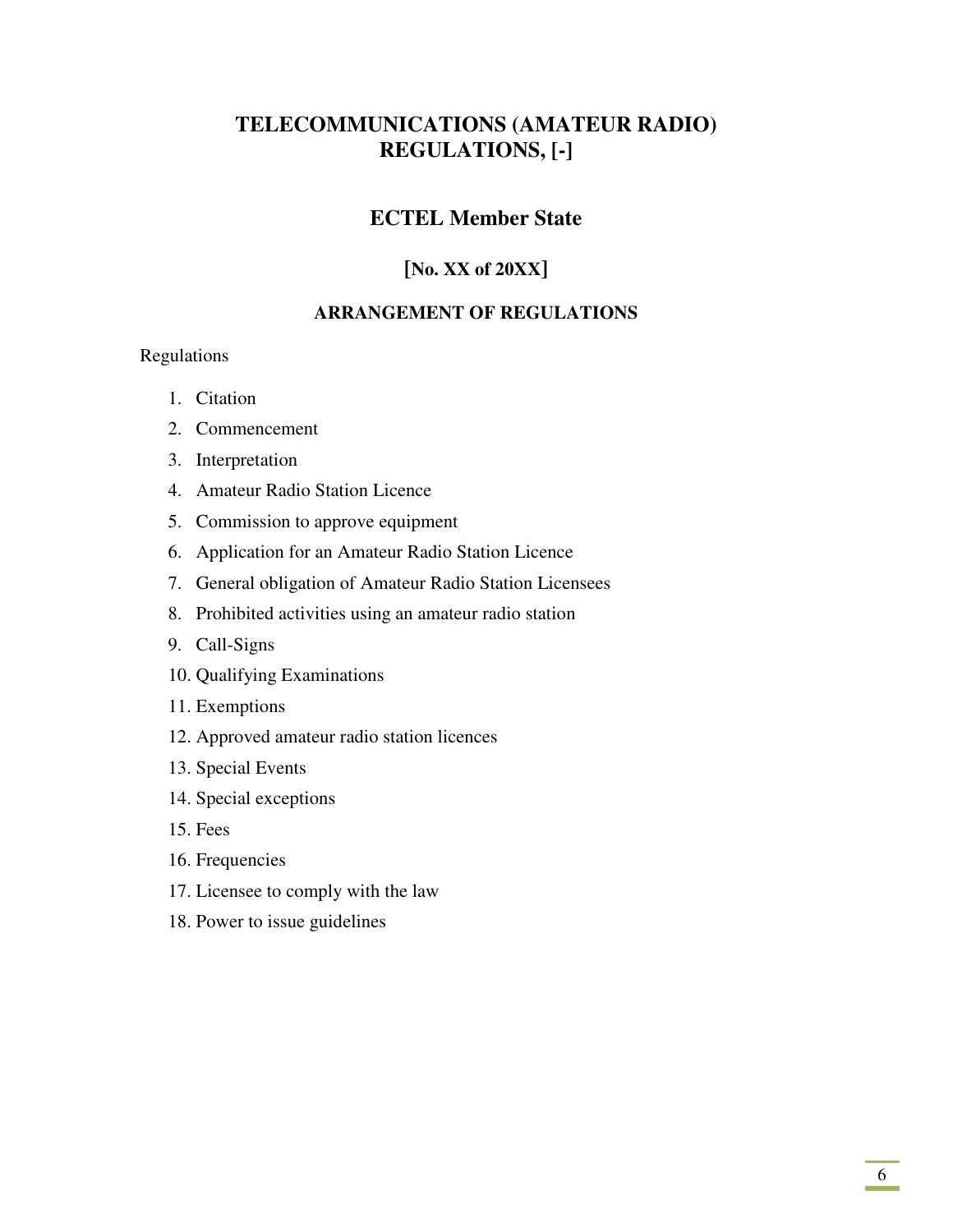### **TELECOMMUNICATIONS (AMATEUR RADIO) REGULATIONS, [20XX]**

# **ECTEL Member State**

# **STATUTORY INSTRUMENT 200X, No.[[X]]**

### **[XX Month 20XX]**

IN EXERCISE of the powers conferred by Section [-] of the Telecommunications Act No. X of 20XX the Minister responsible for Telecommunications, makes the following Regulations:

#### **Citation**

**1.** These Regulations may be cited as the Telecommunications (Amateur Radio) Regulations [20XX].

#### **Commencement**

**2.** These Regulations shall come into force on the date of publication in the Gazette.

#### **Interpretation**

**3.** (1) In these Regulations:

"Amateur" means any person who is the holder of a valid amateur radio station licence;

"Amateur radio station" means transmitting and receiving equipment for amateur service;

"Amateur radio station licence" means any class of licence granted under Regulation 4 and "amateur radio station licensee" shall have a corresponding meaning;

"Amateur Radio Advanced Licence" means a licence to a radio amateur who uses a two-way radio to communicate with other radio amateurs in the specified bands for advanced amateurs with the specified power limitations set out in Table C in the Schedule to these Regulations;

"Amateur Radio General Licence" means a licence to a radio amateur who uses a two-way radio to communicate with other radio amateurs in the specified bands for general amateurs with the specified power limitations set out in Table B in the Schedule to these Regulations;

"Amateur Radio Novice Licence" means a licence to a radio amateur who uses a two-way radio to communicate with other radio amateurs in the specified bands for novice amateurs with the specified power limitations set out in Table A in the Schedule to these Regulations;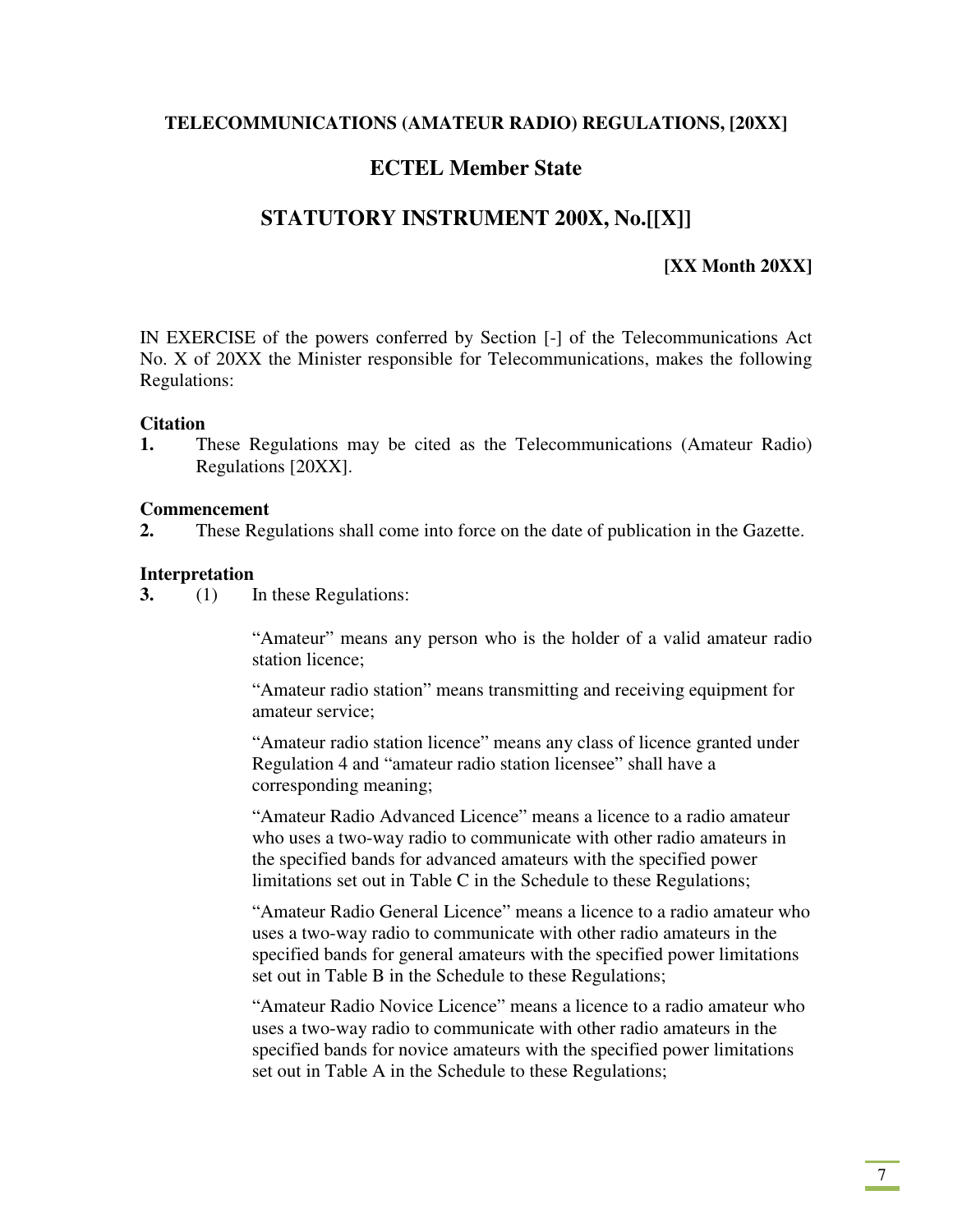"Amateur service" means a radio-communications service for the purpose of self training, intercommunication and technical investigation by amateurs with interest in radio technique and technologies solely with a personal aim and on a non-pecuniary basis;

"Body" for the purposes of these Regulations, means any group, club, society, association or organization of any type of radio amateurs;

"Call-sign" means a station or address designator represented by a combination of characters or pronounceable words that is used to identify such entities as a communications facility, station, command, authority, activity or unit;

"Radio Amateur Examination" means an examination administered by a recognized Body for the purpose determining whether a person qualifies for the grant of a licence under these Regulations;

"Special event" means any event recognized as such by the Commission.

(2) Unless otherwise specified, terms used in these regulations have the meanings assigned to the terms under the Act.

#### **Amateur Radio Station Licence**

- **4.** (1) The Commission may grant the following Amateur Radio Station Licences to qualified or approved persons for the operation of radio communications equipment solely for the purpose of self-training, intercommunication and technical investigation in radio techniques with a personal aim and not for pecuniary interest:
	- (a) Amateur Radio Novice Licence;
	- (b) Amateur Radio General Licence;
	- (c) Amateur Radio Advanced Licence; and
	- (d) Any other class the Commission may adopt, after consultation with ECTEL.
	- (2) The Commission may, acting on a recommendation from ECTEL, adopt criteria for the qualification of persons applying for any class of Amateur Radio Station Licence specified in sub-regulation (1).
	- (3) An Amateur Radio Station Licensee shall not permit the use of any radio communication equipment by any other person not holding a valid Amateur Radio Station Licence.
	- (4) Acting on a recommendation from ECTEL, the Commission may adopt any form for an Amateur Radio Station Licence it deems appropriate.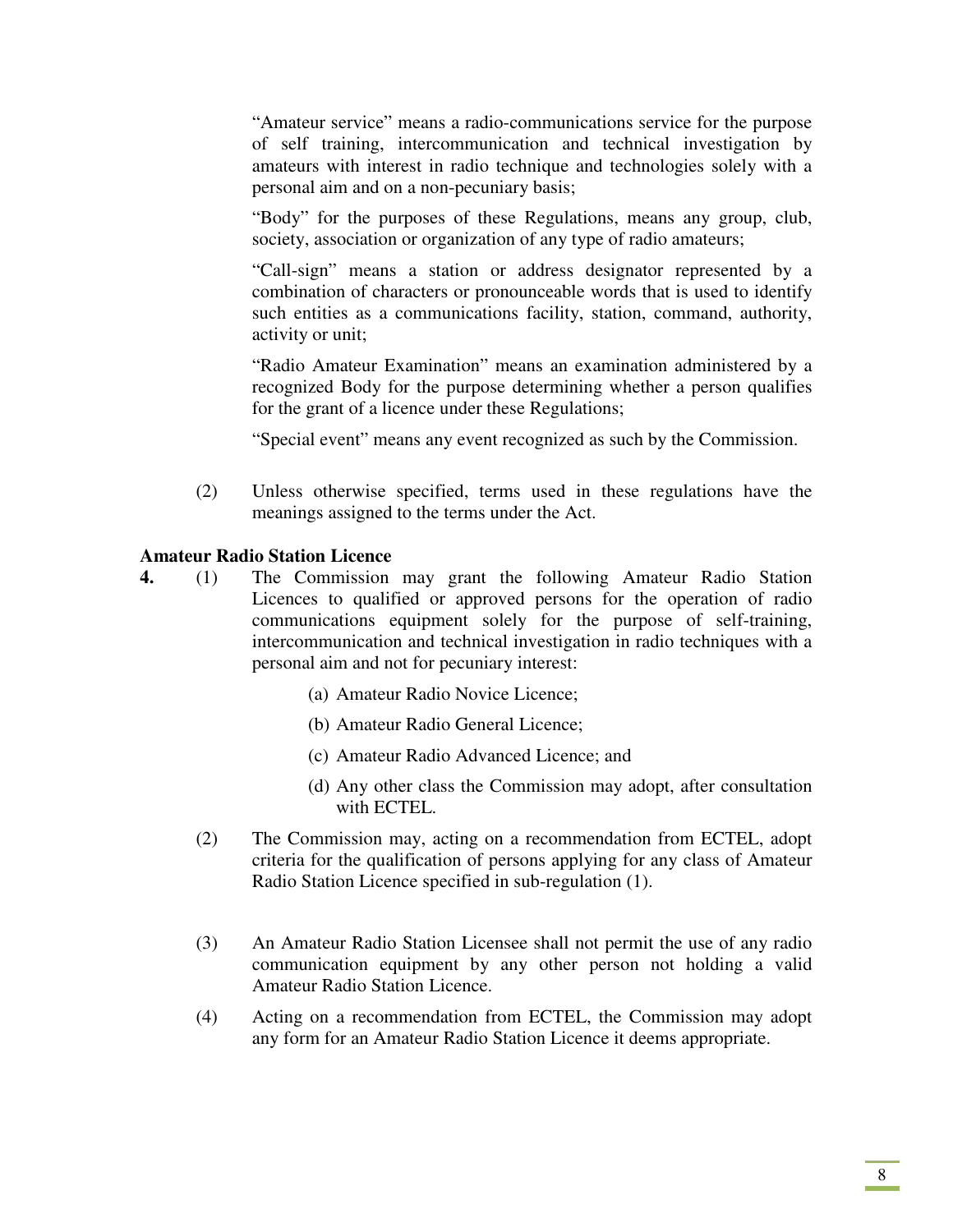#### **Commission to approve equipment**

- **5.** (1) An Amateur Radio Station Licensee shall not use an amateur radio station unless such equipment has been approved by the Commission for that purpose.
	- (2) Subject to the Act and these Regulations, the Commission shall be authorized to inspect, examine or test any amateur radio station, to ensure compliance with these Regulations, any relevant licence, any guidelines issued by the Commission or other provisions of law.

#### **Applications for an Amateur Radio Station Licence**

- **6.** (1) An applicant for an Amateur Radio Station Licence shall, unless exempted by the Commission in writing –
	- (a) have passed the relevant Radio Amateur Examination set by the Commission or any other Body recognized by the Commission for this purposes; or
	- (b) be in possession of a valid Amateur Radio Station Licence acceptable to the Commission; and
	- (c) be at least 12 years of age.
	- (2) The Commission shall ensure that any application for an Amateur Radio Station Licence by a person under the age of 18 is countersigned by the applicant's parent, guardian, or by any other person approved by the Commission for that purpose, and that person shall be responsible for ensuring compliance with the licence conditions, until the licensee has reached the age of 18.

#### **General Obligations of Amateur Radio Station Licensees**

**7.** Every Amateur Radio Station Licensee shall ensure:

- (a) in cases of emergency, he or she only communicates with a radio station that is in the amateur radio service in order to transmit a message that relates to the emergency on behalf of a person, government or relief organization;
- (b) the station shall not be operated at any location or in any geographic location that is expressly prohibited by its licence, the Commission or law in effect in [Member State];
- (c) the station is in all cases operated by the licensee or any other person holding a valid licence and under the supervision of the licensee;
- (d) the station is operated in accordance with good engineering and amateur practice;
- (e) messages transmitted through an amateur radio station is in plain language and relate solely to the licensee's experiments or personal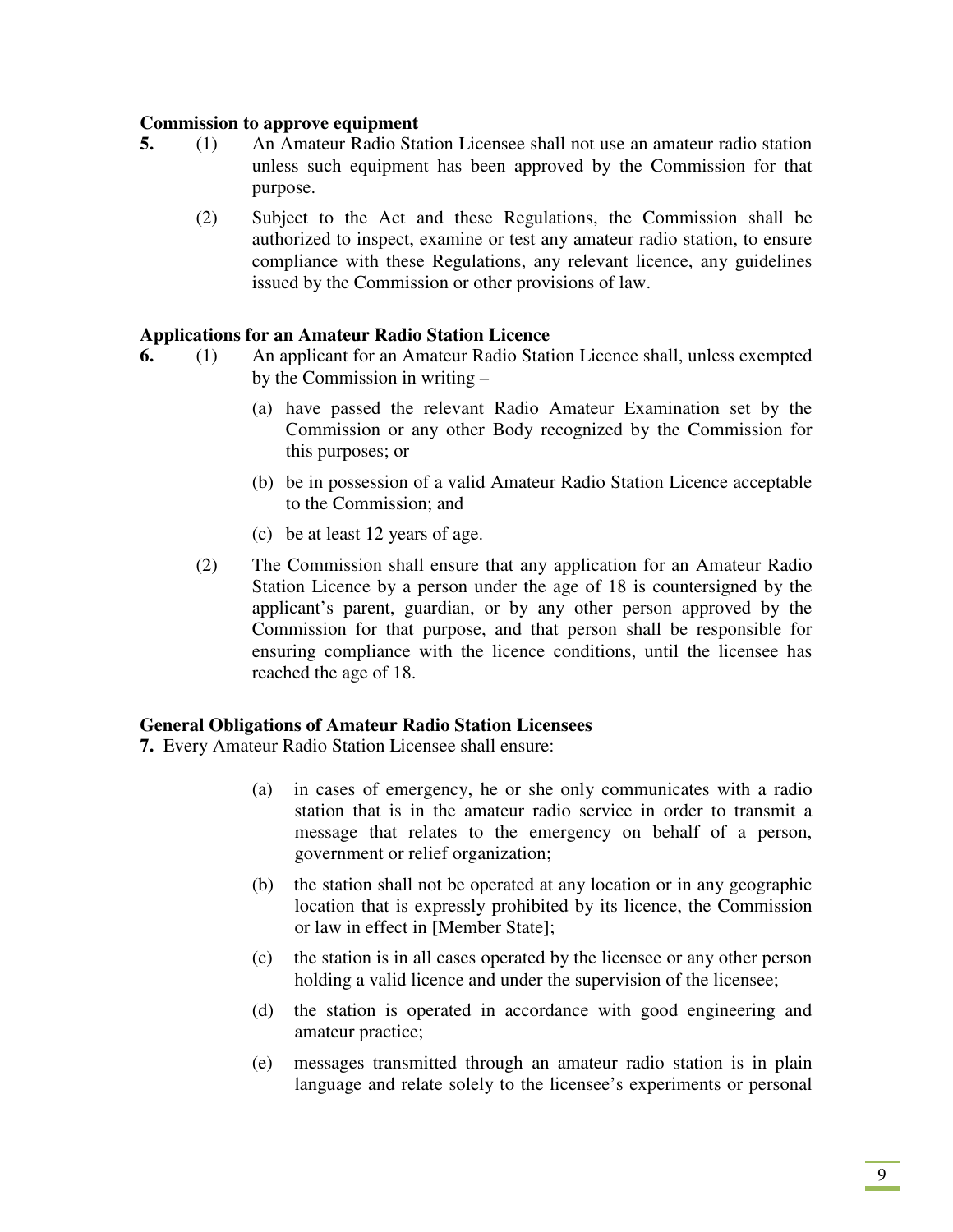affairs (not being business affairs), or to the personal affairs of the person with whom the licensee is communicating;

- (f) no harmful interference is caused by any equipment operated under the licence and immediately cease transmission if requested by a duly authorized representative of the Commission or other authorized person;
- (g) he or she identifies him or herself by the call sign assigned to him or her by the Commission under Regulation 9, at the beginning and end of each communication and every ten minutes during any given communication;
- (h) for at least one year, he or she keeps a log of all transmission periods showing the date and time of each period of transmission, the station communicated with and the radio frequency and type of emission employed;
- (i) any record under (h) is made available for inspection by the Commission or any authorized representative of the Commission, upon request; and
- (j) he or she complies with the terms of the Act, these Regulations, his or her licence, and any other provisions of law.

### **Prohibited Activities using an Amateur Radio Station**

- **8.** All of the following activities are prohibited using an amateur radio station:
	- (a) using the amateur radio station for transmitting news, advertisements, communications of a business or non-experimental nature, messages for pecuniary reward or messages for or on behalf of a third party, except that messages for or on behalf of a third party may be transmitted in cases of national emergencies or national disasters;
	- (b) except with the written authorization of the Commission, using the station to call, transmit or send messages to any station other than an amateur radio station;
	- (c) commencing a transmission without listening in on the radio frequency to determine that no interference is likely to be caused to any other station which may be functioning;
	- (d) using encryption devices or equipment in the operation or use of the licenced station; or
	- (e) using the station to transmit obscene language.

### **Call-Signs**

**9.** (1) The Commission may assign a call-sign to an Amateur Radio Station Licensee for use with or in connection with the operation of an amateur radio station or for the purpose of having access to an amateur radio service.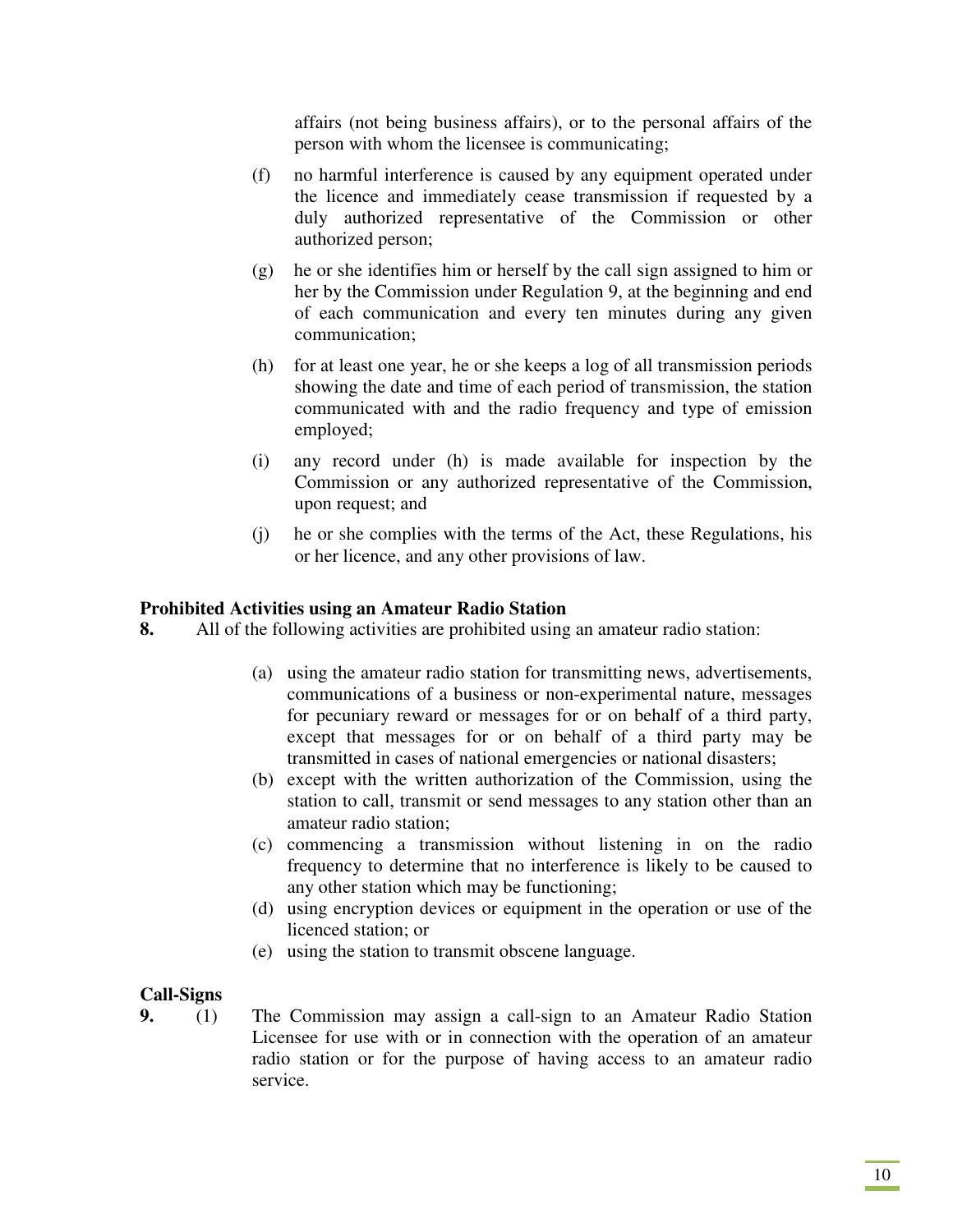(2) The Commission shall ensure that an assignment of a call-sign complies with the table of allocation of international call-sign series contained in a current edition of the International Telecommunications Union Radio Regulations.

### **Qualifying Examinations**

- **10.** (1) The Commission may, in its sole discretion, recognize a Body for the purpose of administering an approved Radio Amateur Examination to –
	- (a) a person interested in applying for a licence; or
	- (b) an existing licensee.
	- (2) The Commission shall ensure that a Body is not recognized under subregulation (1) unless the Commission has approved a syllabus for such examination.
	- (3) The Commission may, after consultation with ECTEL and an approved Body, from time to time adopt standards for the preparation of curriculum, setting of examinations, evaluation and certification of examination results by a recognized Body, and may, in its sole discretion, determine the relevant pass mark for an examination.
	- (4) A recognized Body shall notify the Commission of persons authorized to instruct others in matters of amateur radio operations and or supervise approved Radio Amateur Examinations.
	- (5) Notwithstanding sub-regulations (1)-(4), the Commission may administer a Radio Amateur Examination where no Body has been recognized by the Commission for that purpose.

### **Exemptions**

- **11.** (1) The Commission shall recognize:
	- (a) a valid Amateur Radio Station Licence issued by another ECTEL state; or
	- (b) a valid Amateur Radio Station Licence issued by a non-ECTEL state with which [Member State] has signed any agreement to allow operation of an amateur radio station in the non-ECTEL state, without the need to obtain a licence.
	- (2) Where the Commission recognizes a licence under sub-regulation (1), an amateur shall not be required to apply for a licence to operate an amateur radio station in [Member State.]
	- (3) Any person under sub-regulation (1) shall register with the Commission prior to operating an amateur radio station in [Member State.]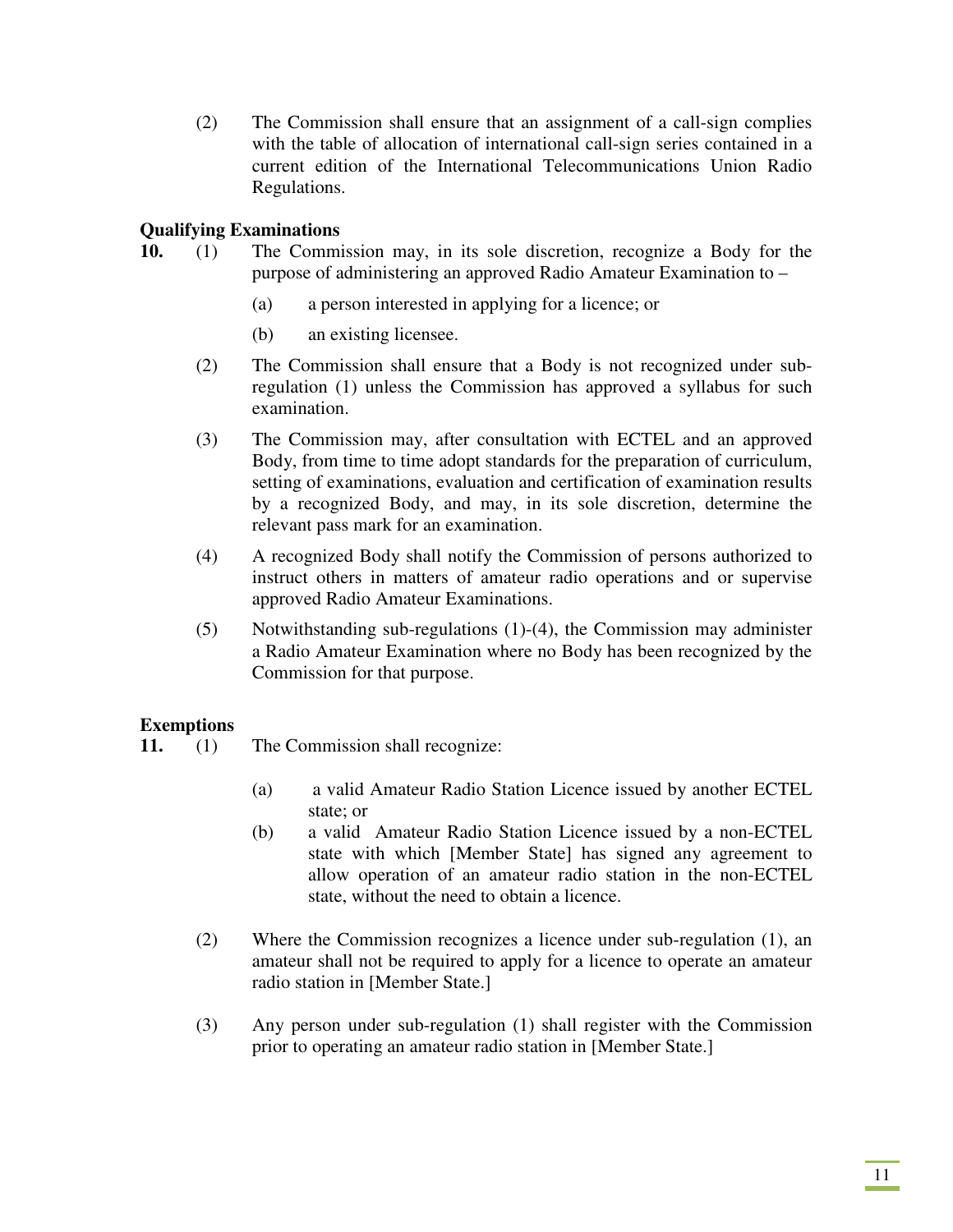### **Approved Amateur Radio Station Licences**

**12.** Notwithstanding Regulations 6 and 11, the Commission may grant a licence to an applicant from a non-ECTEL state, where the Commission is satisfied that the qualifications for obtaining a licence in that state would entitle a person to the grant of a licence under these Regulations.

### **Special Events**

- **13.** (1) The Commission may grant a temporary licence to any person, recognized Body, society, organization or association that requires access to an amateur radio service for the purpose of participating in a special event.
	- (2) A temporary licence under sub-regulation (1) shall be 7 days duration, subject to renewal by the Commission for an additional 7 days.
	- (3) The Commission shall ensure that any person applying on behalf of a recognized Body, society, organization or association possesses at least an Amateur Radio General Licence.

### **Special Exceptions**

**14.** Notwithstanding anything contained in these Regulations, and with the written authorization of the Commission, an amateur may accept compensation for serving as an instructor in amateur radio operations, where the station is transmitting for teaching purposes.

#### **Fees**

**15.** The Commission shall ensure an Amateur Radio Station Licensee pays all applicable licence fees in accordance with any fees prescribed from time to time.

### **Frequencies**

**16.** The Commission shall ensure that an Amateur Radio Station Licensee is assigned the frequency bands and operates at the power levels and emissions specified in the Schedule to these Regulations.

### **Licensee to comply with the law**

**17.** Nothing in these Regulations or any licence granted under these Regulations is intended to exempt an Amateur Radio Station Licensee from complying with any relevant provision of law relating to the use, sale, installation, or importation of radio communications equipment or with the terms of the Act, or any other law.

### **Power to issue Guidelines**

**18.** For the purpose of giving effect to these Regulations, and acting on the recommendation of ECTEL, the Commission may publish guidelines on any aspect of these regulations on its website.

Made this [XX] day of [Month] [20XX]

[Signed………………………] Minister of Telecommunications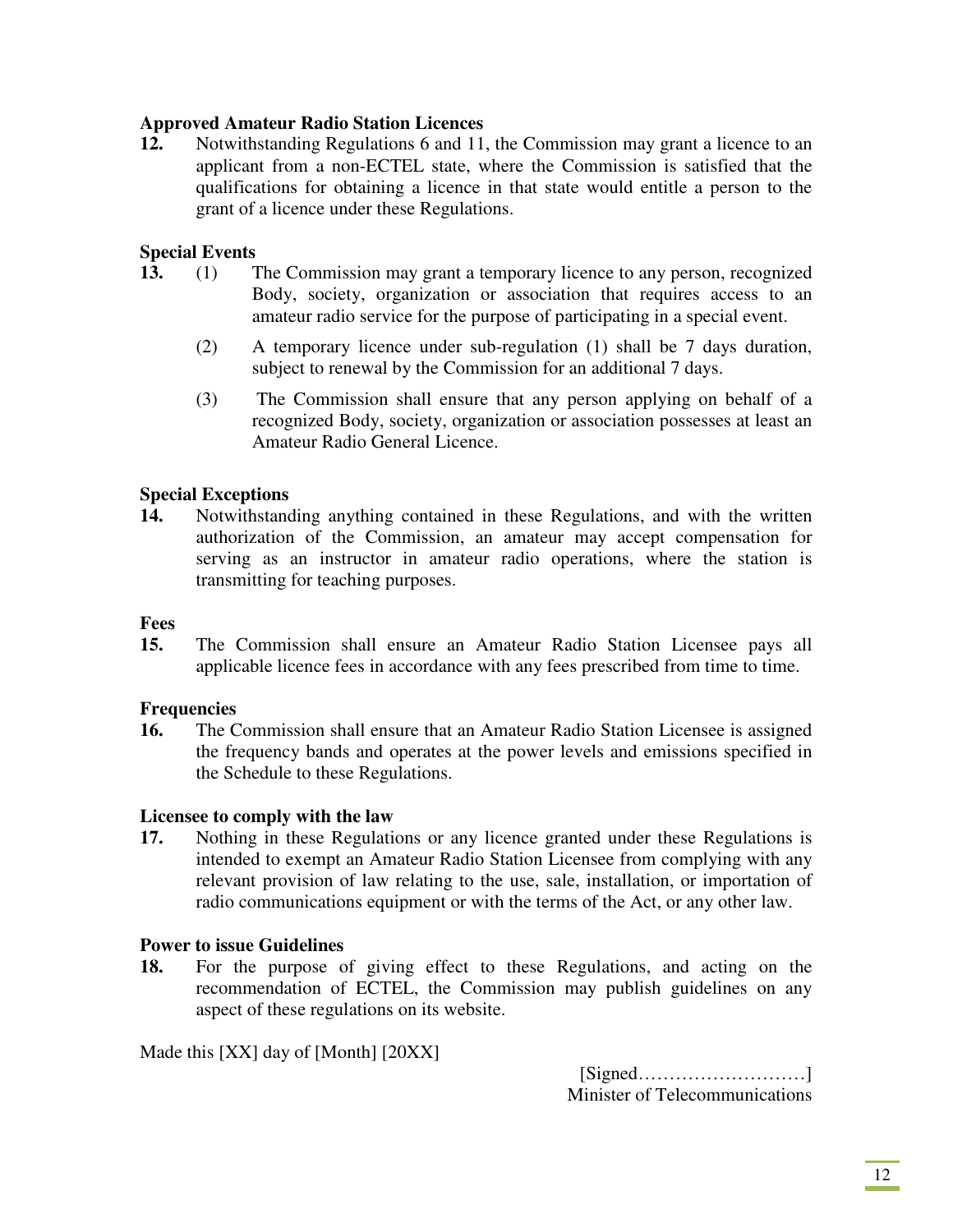# **TELECOMMUNICATIONS (AMATEUR RADIO) REGULATIONS, [-]**

# **SCHEDULE**

| WAVELENGTH        | <b>FREQUENCY</b><br><b>SEGMENTS</b><br>(MHz) | <b>PEP</b><br>(WATTS) | <b>MODES OF OPERATION</b> |
|-------------------|----------------------------------------------|-----------------------|---------------------------|
| $75/80 \text{ m}$ | $3.675 - 3.725$                              | 50                    | CW                        |
| $75/80 \text{ m}$ | 3.800 - 3.850                                | 50                    | Voice (SSB)               |
| 40 <sub>m</sub>   | $7.100 - 7.150$                              | 50                    | CW                        |
| 40 <sub>m</sub>   | $7.200 - 7.230$                              | 50                    | Voice (SSB)               |
| 10 <sub>m</sub>   | $28.1 - 28.3$                                | 50                    | CW, Data                  |
| 10 <sub>m</sub>   | $28.3 - 28.5$                                | 50                    | Voice (SSB)               |
| 2m                | $144.0 - 145.0$                              | 50                    | Voice (FM)                |
| 2 <sub>m</sub>    | $145.0 - 148.0$                              | 50                    | CW, Voice (SSB)           |

# **TABLE A - NOVICE CLASS FREQUENCY PRIVILEGES**

### **TABLE B - GENERAL CLASS FREQUENCY PRIVILEGES**

| <b>WAVELENGTH</b><br>OR (BAND) | <b>FREQUENCY</b><br><b>SEGMENTS</b><br>(MHz) | <b>PEP</b><br>(WATTS) | <b>MODES OF OPERATION</b> |
|--------------------------------|----------------------------------------------|-----------------------|---------------------------|
| $160 \text{ m}$                | $1.800 - 2.000$                              | 1500                  | CW, Data, Voice (SSB)     |
| $75/80 \text{ m}$              | $3.500 - 3.750$                              | 1500                  | CW, Data                  |
| $75/80 \text{ m}$              | $3.775 - 4.000$                              | 1500                  | Voice (SSB)               |
| 60 <sub>m</sub>                | (Channelised)                                | 50 (ERP)              | Voice (SSB)               |
| 40 <sub>m</sub>                | $7.000 - 7.150$                              | 1500                  | CW, Data                  |
| 40 <sub>m</sub>                | $7.150 - 7.300$                              | 1500                  | Voice (SSB)               |
| 30 <sub>m</sub>                | $10.100 - 10.150$                            | 1500                  | CW, Data                  |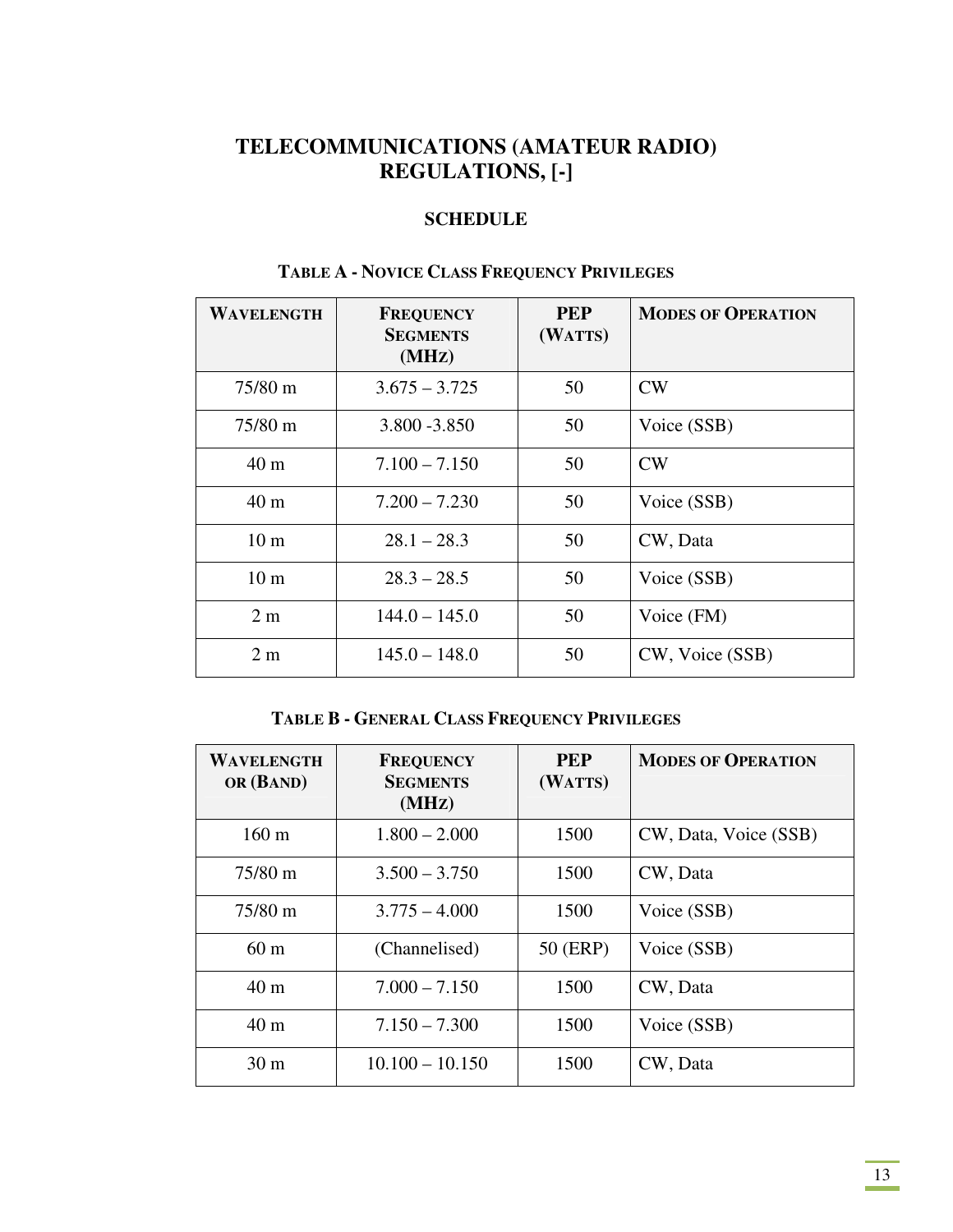| WAVELENGTH<br>OR (BAND) | <b>FREQUENCY</b><br><b>SEGMENTS</b><br>(MHZ) | <b>PEP</b><br>(WATTS) | <b>MODES OF OPERATION</b>             |
|-------------------------|----------------------------------------------|-----------------------|---------------------------------------|
| $20 \text{ m}$          | $14.000 - 14.150$                            | 800                   | CW, Data                              |
| 20 <sub>m</sub>         | $14.150 - 14.350$                            | 800                   | Voice (SSB)                           |
| 17 <sub>m</sub>         | $18.068 - 18.110$                            | 500                   | CW, Data                              |
| 17 <sub>m</sub>         | $18.110 - 18.168$                            | 500                   | Voice (SSB)                           |
| 15 <sub>m</sub>         | $21.000 - 21.200$                            | 800                   | CW, Data                              |
| 15 <sub>m</sub>         | $21.200 - 21.450$                            | 800                   | Voice (SSB)                           |
| 12 <sub>m</sub>         | $24.890 - 24.930$                            | 500                   | CW, Data                              |
| 12 <sub>m</sub>         | $24.930 - 24.990$                            | 500                   | Voice (SSB)                           |
| 10 <sub>m</sub>         | $28.000 - 28.300$                            | 500                   | CW, Data                              |
| 10 <sub>m</sub>         | $28.300 - 29.500$                            | 500                   | Voice (SSB)                           |
| 10 <sub>m</sub>         | $29.500 - 29.800$                            | 100                   | Voice (FM), Repeater Ops.             |
| 6 m                     | $50.000 - 50.100$                            | 200                   | CW, Data                              |
| 6 m                     | $50.100 - 51.100$                            | 200                   | Voice (SSB)                           |
| 6 m                     | $51.100 - 54.000$                            | 100                   | Voice (FM), Repeater Ops.             |
| 2m                      | $144.000 - 144.100$                          | 200                   | CW, Data                              |
| 2 <sub>m</sub>          | $144.100 - 144.300$                          | 200                   | Voice (SSB)                           |
| 2m                      | $144.300 - 144.500$                          | 200                   | Satellite                             |
| 2 <sub>m</sub>          | $145.800 - 146.000$                          | 200                   | Satellite                             |
| 2m                      | $146.000 - 147.995$                          | 100                   | Voice (FM), Repeater Ops.             |
| $(222 \text{ MHz})$     | $222.340 - 223.380$                          | 100                   | FM Repeater                           |
| $(222 \text{ MHz})$     | $223.380 - 224.000$                          | 100                   | Voice (FM)                            |
| $(440 \text{ MHz})$     | $432.000 - 432.125$                          | 150                   | CW, Data                              |
| $(440 \text{ MHz})$     | $432.125 - 438.000$                          | 100                   | Voice (FM), Voice (SSB),<br>Satellite |
| $(440 \text{ MHz})$     | $442.000 - 450.000$                          | 100                   | Voice (FM), Repeater Ops.             |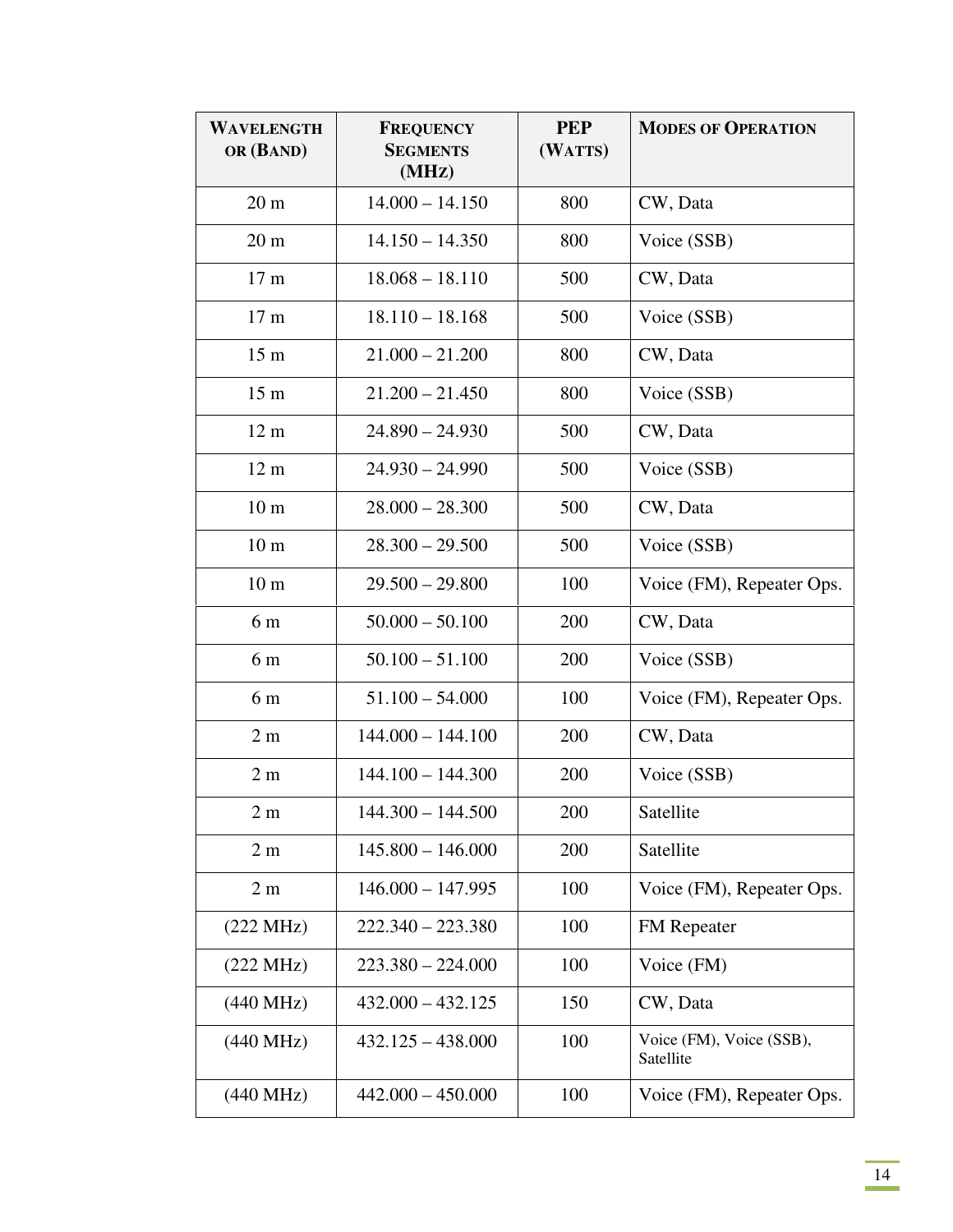| <b>WAVELENGTH</b><br>OR (BAND) | <b>FREQUENCY</b><br><b>SEGMENTS</b><br>(MHz) | <b>TX POWER</b><br>(WATTS) | <b>MODES OF OPERATION</b> |
|--------------------------------|----------------------------------------------|----------------------------|---------------------------|
| 160 m                          | $1.800 - 2.000$                              | 1500                       | CW, Data, Voice (SSB)     |
| 75/80 m                        | $3.500 - 3.750$                              | 1500                       | CW, Data                  |
| 75/80 m                        | $3.750 - 4.000$                              | 1500                       | Voice (SSB)               |
| 60 <sub>m</sub>                | (Channelised)                                | 50 (ERP)                   | Voice (SSB)               |
| 40 m                           | $7.000 - 7.150$                              | 1500                       | CW, Data                  |
| 40 m                           | $7.150 - 7.300$                              | 1500                       | Voice (SSB)               |
| 30 <sub>m</sub>                | $10.100 - 10.150$                            | 1500                       | CW, Data                  |
| 20 <sub>m</sub>                | $14.000 - 14.150$                            | 1500                       | CW, Data                  |
| 20 <sub>m</sub>                | $14.150 - 14.350$                            | 1500                       | Voice (SSB)               |
| 17 <sub>m</sub>                | $18.068 - 18.110$                            | 800                        | CW, Data                  |
| 17 <sub>m</sub>                | $18.110 - 18.168$                            | 800                        | Voice (SSB)               |
| 15 <sub>m</sub>                | $21.000 - 21.200$                            | 1500                       | CW, Data                  |
| 15 <sub>m</sub>                | $21.200 - 21.450$                            | 1500                       | Voice (SSB)               |
| 12 <sub>m</sub>                | $24.890 - 24.930$                            | 800                        | CW, Data                  |
| 12 <sub>m</sub>                | $24.930 - 24.990$                            | 800                        | Voice (SSB)               |
| 10 <sub>m</sub>                | $28.000 - 28.300$                            | 800                        | CW, Data                  |
| 10 <sub>m</sub>                | $28.300 - 29.500$                            | 800                        | Voice (SSB)               |
| 10 <sub>m</sub>                | $29.500 - 29.800$                            | 100                        | Voice (FM), Repeater Ops. |
| 6 m                            | $50.000 - 50.100$                            | 500                        | CW, Data                  |
| 6 m                            | $50.100 - 51.100$                            | 500                        | Voice (SSB)               |
| 6 m                            | $51.100 - 54.000$                            | 100                        | Voice (FM), Repeater Ops. |
| 2 <sub>m</sub>                 | $144.000 - 144.100$                          | 200                        | CW, Data                  |

**TABLE C - ADVANCED CLASS FREQUENCY PRIVILEGES**